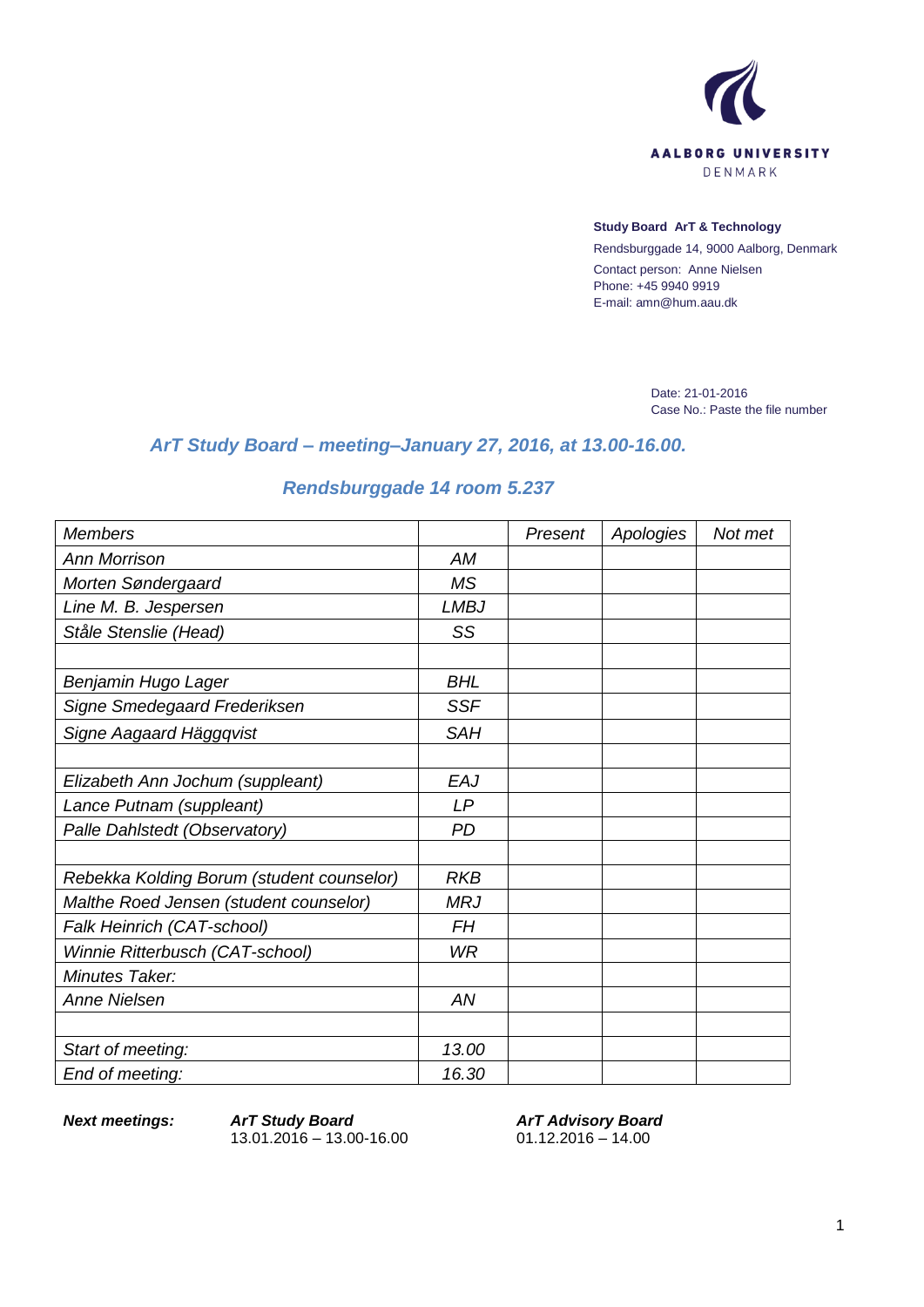

| Item. | Subject:                                                                                                                                                                                                                                                                                                                                                                                                                                                                                                                                                                                                  |
|-------|-----------------------------------------------------------------------------------------------------------------------------------------------------------------------------------------------------------------------------------------------------------------------------------------------------------------------------------------------------------------------------------------------------------------------------------------------------------------------------------------------------------------------------------------------------------------------------------------------------------|
|       | Approval of Agenda 27.01.2016                                                                                                                                                                                                                                                                                                                                                                                                                                                                                                                                                                             |
|       |                                                                                                                                                                                                                                                                                                                                                                                                                                                                                                                                                                                                           |
| 2.    | Approval of Minutes - meeting 16.12.2015.                                                                                                                                                                                                                                                                                                                                                                                                                                                                                                                                                                 |
|       |                                                                                                                                                                                                                                                                                                                                                                                                                                                                                                                                                                                                           |
| 3.    | News:                                                                                                                                                                                                                                                                                                                                                                                                                                                                                                                                                                                                     |
|       | <b>Head of Study (SS)</b><br><b>Game Scope</b>                                                                                                                                                                                                                                                                                                                                                                                                                                                                                                                                                            |
|       |                                                                                                                                                                                                                                                                                                                                                                                                                                                                                                                                                                                                           |
|       | - Relate (SS)                                                                                                                                                                                                                                                                                                                                                                                                                                                                                                                                                                                             |
|       |                                                                                                                                                                                                                                                                                                                                                                                                                                                                                                                                                                                                           |
|       | - Students (SAH)                                                                                                                                                                                                                                                                                                                                                                                                                                                                                                                                                                                          |
|       |                                                                                                                                                                                                                                                                                                                                                                                                                                                                                                                                                                                                           |
|       | - Students Supervisors (MRJ/RKB)                                                                                                                                                                                                                                                                                                                                                                                                                                                                                                                                                                          |
|       |                                                                                                                                                                                                                                                                                                                                                                                                                                                                                                                                                                                                           |
|       | - CAT-school (FH/WRB)                                                                                                                                                                                                                                                                                                                                                                                                                                                                                                                                                                                     |
| 5.    | <b>Collaboration with Aalborg Kommune (LMBJ)</b>                                                                                                                                                                                                                                                                                                                                                                                                                                                                                                                                                          |
|       |                                                                                                                                                                                                                                                                                                                                                                                                                                                                                                                                                                                                           |
|       | Aalborg Kommune suggests that ArT enter into a formal, long-term and strategic collaboration with<br>them, about activities in public/municipality space.                                                                                                                                                                                                                                                                                                                                                                                                                                                 |
|       | The collaboration should include regular meetings (maybe 3 a year) where both parties can inform and<br>update each other about relevant initiatives and new projects, and we can decide on future projects.<br>By coordinating the collaboration in a more formal way, we believe we can streamline the processes<br>regarding getting relevant permissions, AK can fund/support some projects economically, and the stu-<br>dents get an opportunity to get qualified feedback/sparring.                                                                                                                |
|       | The suggestion of a formalized collaboration comes out of a wish and a hope at AK to see projects of<br>a higher quality in terms of robustness, so that the projects actually can be exhibited in open space for<br>longer than just our two days of exhibition. It is important for me to stress, that this was not formulated<br>as any kind of critique of earlier projects, but as a very constructive input and extended hand to us,<br>since we often have produced projects that have had a short life, due to lack of proper materials (fund-<br>ing issue), unavailable/borrowed equipment etc. |
|       | This semester both ArT2 and ArT4 collaborate with AK about sites in the city, but all other semesters<br>could benefit from such collaboration. The collaboration could also include projects relating to empty<br>houses/shops as gallery spaces, lightning, sound, community projects the list is long – so it is not<br>focused on public open space either.                                                                                                                                                                                                                                           |
|       |                                                                                                                                                                                                                                                                                                                                                                                                                                                                                                                                                                                                           |